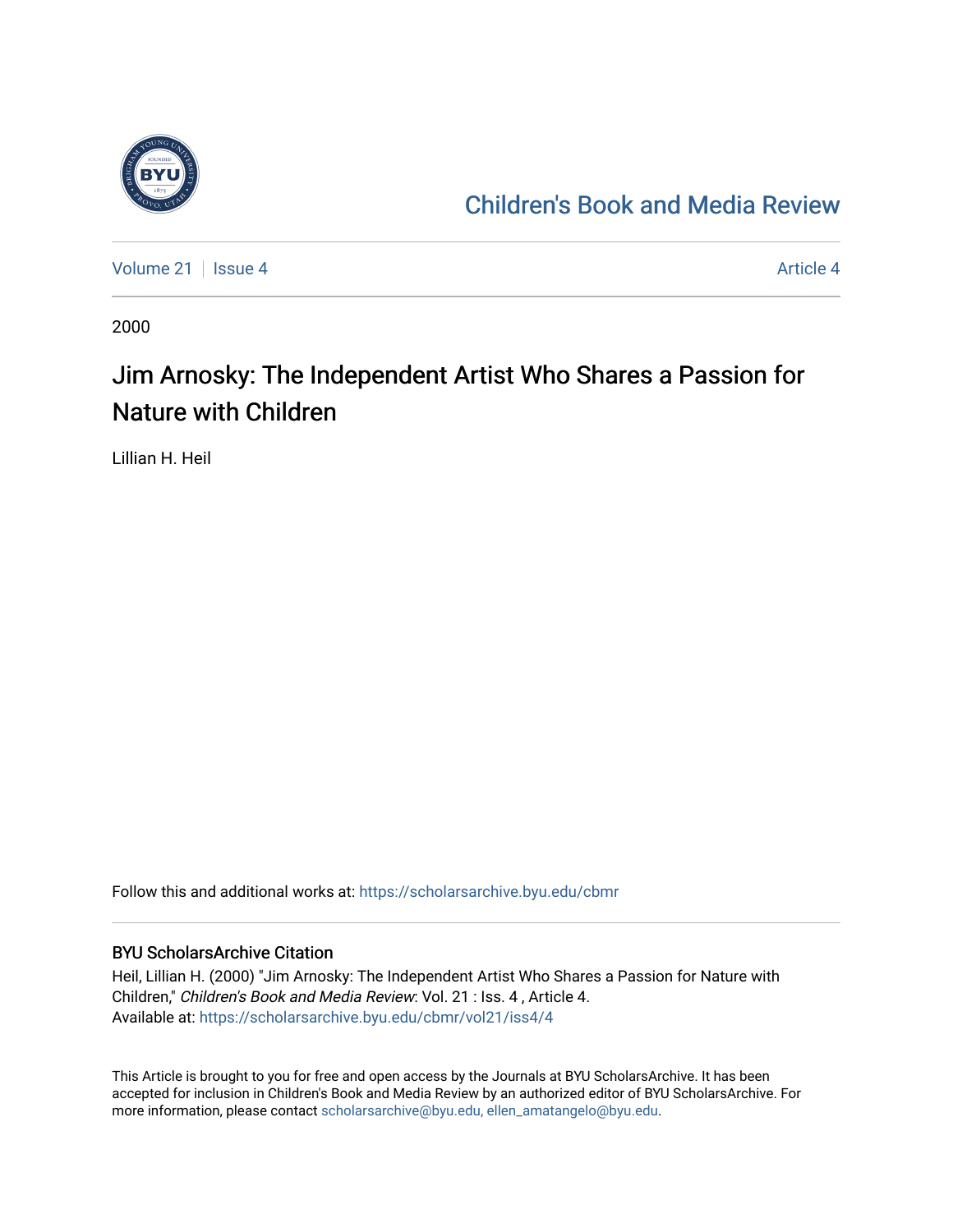| <b>Jim Arnosky:</b>                                                  |
|----------------------------------------------------------------------|
| The Independent Artist Who Shares a Passion for Nature With Children |
| By Lillian H. Heil                                                   |
| <b>Professor Emeritus</b>                                            |
| <b>Brigham Young University</b>                                      |

Jim Amosky told his audience at the Summer 2000 Brigham Young University Symposium on Books for Young Readers that he has a free lancer's mentality. He doesn't wait for help from anyone. He is a bobcat; those who wait are house cats. This independent artist has a passion for nature; he paints from experience, traveling all over the country to research and observe before writing about a particular animal.

Amosky has published over fifty-seven books, but it hasn't been easy. At the beginning of his career, he and his wife sent out two hundred mailings a month for two years with no results. He finally sold something to the children's magazine *Jack and Jill.* He began to focus on magazines; eventually, through his work with *Cricket,* he started illustrating books. His illustrations convinced publishers he knew about animals, and they approached him to do books but left the subjects up to him. Amosky says it takes six years to know enough about an animal to write about it.

Amosky loves observing nature and communicating his love through picture books. He told the conference audience that working is like floating-it buoys him up. In an interview with *Horn Book Magazine,* Amosky observed, "through my study of nature I have become convinced that every little thing is part of some whole, and if you look closely enough and think well enough, you will recognize the scheme of things. You may even find a place for yourself in that order. I have found my place. It is outdoors near the earth and its waters, near the birds and beasts." ("The Moon in My Net," *Horn Book,* Sept-Oct., 1989)

Asked if he had ever had injuries while working with animals, he said no, because he is very careful. He doesn't like animals to be aware of him because that ruins what he is trying to do-learn about their way of life. Amosky admits he is sometimes compelled to overwork.

When he snowshoed three and a half miles downhill for an observation, he didn't think about the three and a half miles he would have to go up to get out. Anyone who has snowshoed knows this is overwork!

In speaking about his illustration process, Amosky explained that when he is paid to write a book on rattlesnakes, he is not paid to look up information about rattlesnakes on the Internet. He goes out to observe them in their habitat. A self-taught artist, who began drawing at a young age, he says he was twenty-five before he ever used color. He learned to draw from his father, a patent artist, and he used pencils. It was ten years before he started to use brushes. He learned how to make things and then drew them, inspiring one friend to ask if he had an engineering background because he knew how things worked. One way he learns how "things work" is through videos. When he realized he could freeze frame a single picture on video, he used the sequence of frames to see how animals move. That helps explain his wonderful book on drawing moving things *(Drawing Life in Motion,* Lothrop, Lee and Shepard, 1987).

His favorite animals are snakes, but he is afraid of them, pelicans, and seagulls because he enjoys the way seagulls own every place on which they land. When asked if Crinkleroot was modeled after him, Amosky said that at twenty he knew more about nature than anyone he knew, so he hid behind the character of an old man who should know a lot. Unlike Crinkleroot, Amosky never had a beard until he saw himself on a television series and hated the way he looked. He grew a beard so he wouldn't look like the guy in the television series.

Amosky doesn't slant his books toward saving endangered species; he purposely doesn't mention if a species is endangered because he doesn't want to tell children about something beautiful only to inform them that the animal is